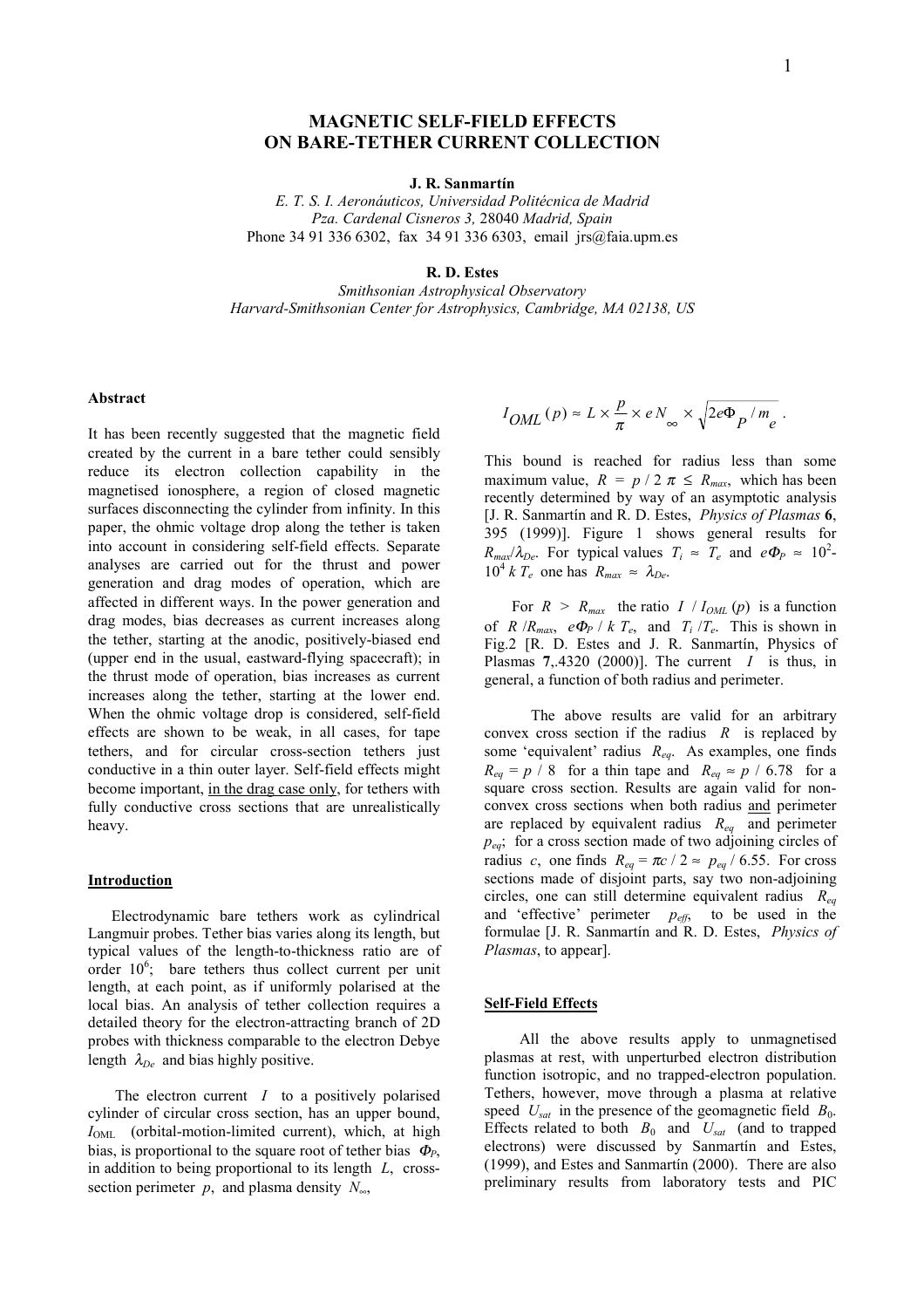calculations that tentatively indicate that any such effects would not decrease the current collected.

 Recently, however, it has been suggested that the magnetic field  $B_s$  created by the tether current itself could be so large as to substantially affect the total current to the tether [G. V. Khazanov et al., *J. Geophys. Res.* **105**, 15835 (2000)]. No such effects would influence electron collection by tether-end devices.

 Let us first recall the (Parker-Murphy) upper bound that the geomagnetic fielf sets up on the current, in the absence of self-field; at high bias one has

$$
I_{PM} \approx \sqrt{\frac{2}{\pi}} \times \frac{l_e}{R} \times I_{OML}
$$

where  $l_e \equiv v_{th} / \Omega_e$  is a thermal gyroradius,  $v_{th} \equiv$  $\sqrt{kT_e/m_e}$  and  $\Omega_e$  being the electron thermal velocity and gyrofrequency. Clearly, if  $l_e \gg R$ , this upper bound is well above  $I_{OML}$ ; the geomagnetic field should then have no effect on the current. Actually, the Parker-Murphy bound ignores any space-charge effect; it has been suggested [Sanmartín and Estes, (1999) that an additional condition  $(l_e \gg \lambda_{De})$  is required for no  $B_0$ effects.

 Khazanov *et al*. (2000) modified the Parker-Murphy analysis to take into account the self-field *Bs* and found a reduction in the PM bound. Further, they gave a rough criterion to determine when the actual current is strongly reduced (say, supressed). The argument involves the new topology of magnetic field lines: there is now a separatrix, with field lines being open outside.the separatrix and closed inside. The characteristic dimension of the separatrix is the radial distance  $r^*$  that results from equating fields  $B_0$  and  $B_s$ 

$$
B_{s} = \frac{I}{2\pi \varepsilon_{0} c^{2} r};
$$
 (1)

with  $B_0$  near perpendicular to the tether one has

$$
r^* = \frac{I}{2\pi\varepsilon_0 c^2 B_0}.
$$

 The simple criterion for full self-field effects, roughly requiring the plasma sheath to lie inside the separatrix, is the condition

$$
r_{sh}(\Phi_p) + l_{ef} < a\ r^*(I). \tag{2}
$$

Values 0.3 and 0.5 were suggested for the coefficient *a*; we shall take  $a = 0.5$ , which is conservative for our argument that condition (2) does not apply (where it could lead to significant effects on the current). Also, we shall drop, from the condition, the term  $l_{ef}$  which represents certain gyroradius for the full field; this is again conservative for our argument. Finally, *rsh* is a 'sheath radius', which Khazanov *et al* (2000) wrote as

$$
r_{sh} \cong \rho_0 \times \sqrt{e \Phi_P / kT_e}
$$

with  $\rho_0 = \lambda_{De} \times$  a function of *R* /  $\lambda_{De}$ . Exact calculations in Sanmartín and Estes (1999) and Estes and Sanmartín (2000) show  $\rho_0 / \lambda_{De}$  to be a function of  $R / \lambda_{De}$ ,  $e\Phi_p / kT_e$ , and  $T_i / T_e$ , which is comparable to Khazanov's expression for most values of interest. Condition (2) for strong self-field effects is now

$$
r_{sh}(\Phi_p) < a\,r^*(I). \tag{3}
$$

Note that this condition can be applied to, say, tape tethers, Eq.(1) holding at distance  $r^* \gg R_{ea}$ .

## **Ohmic effects**

Use of condition (3) requires knowledge of the relation between current *I* and bias  $\Phi_n$ . For current high enough the ohmic voltage drop can not be ignored. Universal relations can be obtained in dimensionless form for all three modes of tether operation by introducing dimesionless current and bias,

$$
I = \sigma_c A_c E_m \times i
$$
  

$$
\Phi_p = E_m L^* \times \varphi
$$

where the motional induced field is typically  $E_m \sim 10^2$ *V* / *km* and where we introduced a characteristic length for ohmic effects *L*\*, defined by writing

$$
L^* \times \frac{p}{\pi} \times eN_\infty \times \sqrt{2eE_m L^*} = \frac{3}{4}\sigma_c E_m A_c,
$$

with *A<sub>c</sub>* the electrically conducting area of the cross section and  $\sigma_c$  the conductivity. Condition (3) now reads

$$
\sqrt{\varphi} < C \, i \tag{4}
$$

substantial self-field effects setting up when the ratio  $\sqrt{\varphi}$  /*i*, which varies along the tether, drops below a constant *C*,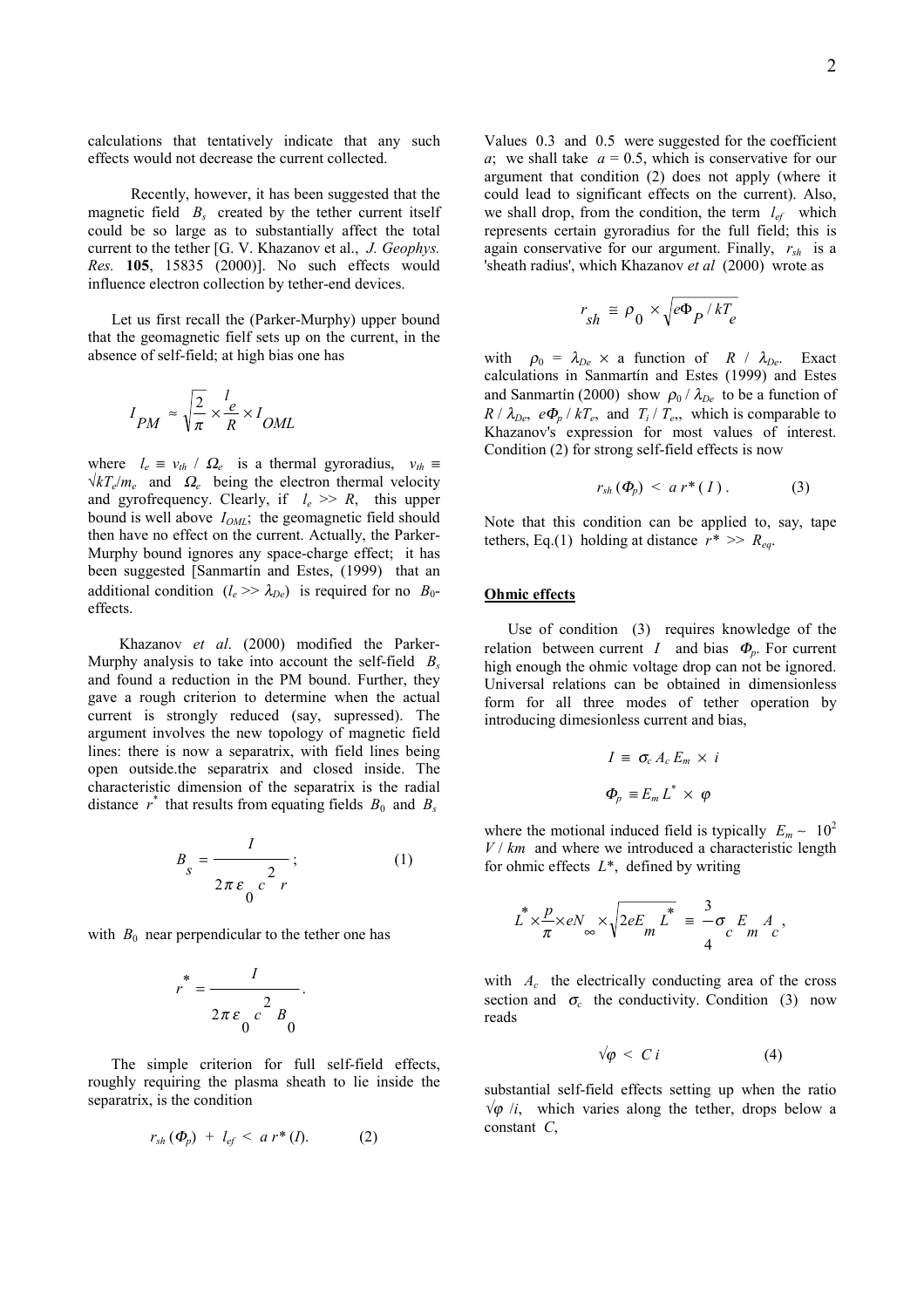$$
C = \frac{2^{1/6} a}{(3 \pi)^{1/3}} \left[ \frac{B_{\perp}}{B_{0}} \frac{U_{sat} v_{th}^{5}}{c^{6}} \right]^{1/3} \times
$$

$$
\times \left[\frac{\sigma_c}{\varepsilon_0 \,\Omega_e}\right]^{2/3} \left[\frac{A_c^2 \,p}{2\pi^3 \,\rho_0^{\;3} \,\lambda_{De}^{\;2}}\right]^{1/3}.
$$

with  $B_{\perp}$  the component of the geomagnetic field perpendicular to the orbit. Taking  $B_{\perp}/B_0 = 0.8$ ,  $U_{sat} =$ 7.5 km/s,  $T_e = 0.12$  eV,  $B_0 = 0.3$  gauss,  $\sigma_c = 3 \times 10^7$  / Ωm, one finds

$$
C \approx 2.04 \left(\frac{h}{\lambda_{De}}\right)^{2/3} \times \frac{R_{eq}}{\rho_0} \approx 1.02 \times \left(\frac{h}{\lambda_{De}}\right)^{2/3}
$$

for a tape of thickness *h*. In the final expression we took  $T_i \sim T_e$ ,  $R_{eq} \sim R_{max} \sim \lambda_{De}$ , and  $e\Phi_P/kT_e$  large, leading to  $\rho_0 \sim 2 \lambda_{De}$ . Similarly we find

$$
C \approx 2.54 \left(\frac{\delta}{\lambda_{De}}\right)^{2/3} \times \frac{R}{\rho_0} \approx 1.27 \times \left(\frac{\delta}{\lambda_{De}}\right)^{2/3}
$$

for a circular tether conductive in an outer layer of thickness  $\delta$ . Also,

$$
C \approx 1.60 \left(\frac{R}{\lambda_{De}}\right)^{2/3} \times \frac{R}{\rho_0} \approx 0.8
$$

for a fully conductive circular tether. Clearly, *C* will be small for the first two types of tether.

 For the power generation and deboost cases, with the self-field ignored, one has [J. R. Sanmartín, M. Martínez-Sánchez and E. Ahedo, *J. Propul. Power* **9**, 353 (1993)]

$$
\sqrt{\varphi} = \left[2 - (i_{max} + i)\right]^{1/3} \left(i_{max} - i\right)^{1/3}.
$$
 (5)

Power generation, if efficient, will require the current to be a small fraction of the short circuit value,  $\sigma_c A_c E_m$ . With *imax* small, condition (4) leads to a reduced maximum current,  $\tilde{i}_{max}$ , given by

$$
\frac{\sqrt{\varphi}}{i} \to \frac{2^{1/3} (i_{max} - \tilde{i}_{max})^{1/3}}{\tilde{i}_{max}} = C
$$

$$
\frac{\tilde{i}_{max}}{i_{max}} \approx 1 - \frac{1}{2} i_{max}^2 C^3 \approx 1,
$$

self-field effects being clearly weak for all three types of tethers.

 For deboost, maximum current can reach the value  $i_{max}$  = 1, if the tether is long enough,  $L \geq 4 L^*$  [E. Ahedo and J. R. Sanmartín, to be published]. We would then have

$$
\frac{\sqrt{\varphi}}{i} \to \frac{\left(1 - \widetilde{i}_{max}\right)^{2/3}}{\widetilde{i}_{max}} = C
$$

If *C* is small, we find  $\tilde{i}_{max} \approx 1 - C^{3/2} \approx 1$ , that is, effects are again weak. However, if *C* is not small, the case of fully conductive, circular cross sections with *R* comparable to  $\lambda_{De}$ ,  $\tilde{i}_{max}$  will be well less than 1. Such tethers would be unrealistically heavy. With the minimum  $\lambda_{De}$  about 3 mm (at  $N_{\infty}$  10<sup>12</sup> m<sup>-3</sup>), taking an aluminum tether,  $E_m \sim 135 \text{ V/km}$ ,  $N_\infty 10^{12} \text{ m}^3$ , and  $R > 3$  mm,  $L > 4 L^*$ , one finds a tether mass exceeding 1600 kg.

 In the reboost case, with the self-field ignored, one has [J. R. Sanmartín, R. D. Estes, and E. Lorenzini, in *Space Technology and Applications International Forum 2001*, ed. M. S. El-Genk, AIP, New York, pp. 479-487 (2001)]

$$
\sqrt{\varphi} = (2i + i^2)^{1/3},
$$

an expression that does not involve *imax*. Self-field effects then require a maximum current given by

$$
\frac{\sqrt{\varphi}}{i} \to \frac{\left(2+\tilde{i} - \max\right)^{1/3}}{\tilde{i} - \frac{2}{3}} = C.
$$

For *C* small, self-field effects require *imax* to exceed  $\widetilde{u}_{max} \sim 1 / C^3 \gg 1$ . For *C* ~ 0.8 self-field effects require  $i_{max}$  to exceed  $\tilde{i}_{max} \sim 3$ . The design parameter *imax* never reaches such high values, however.